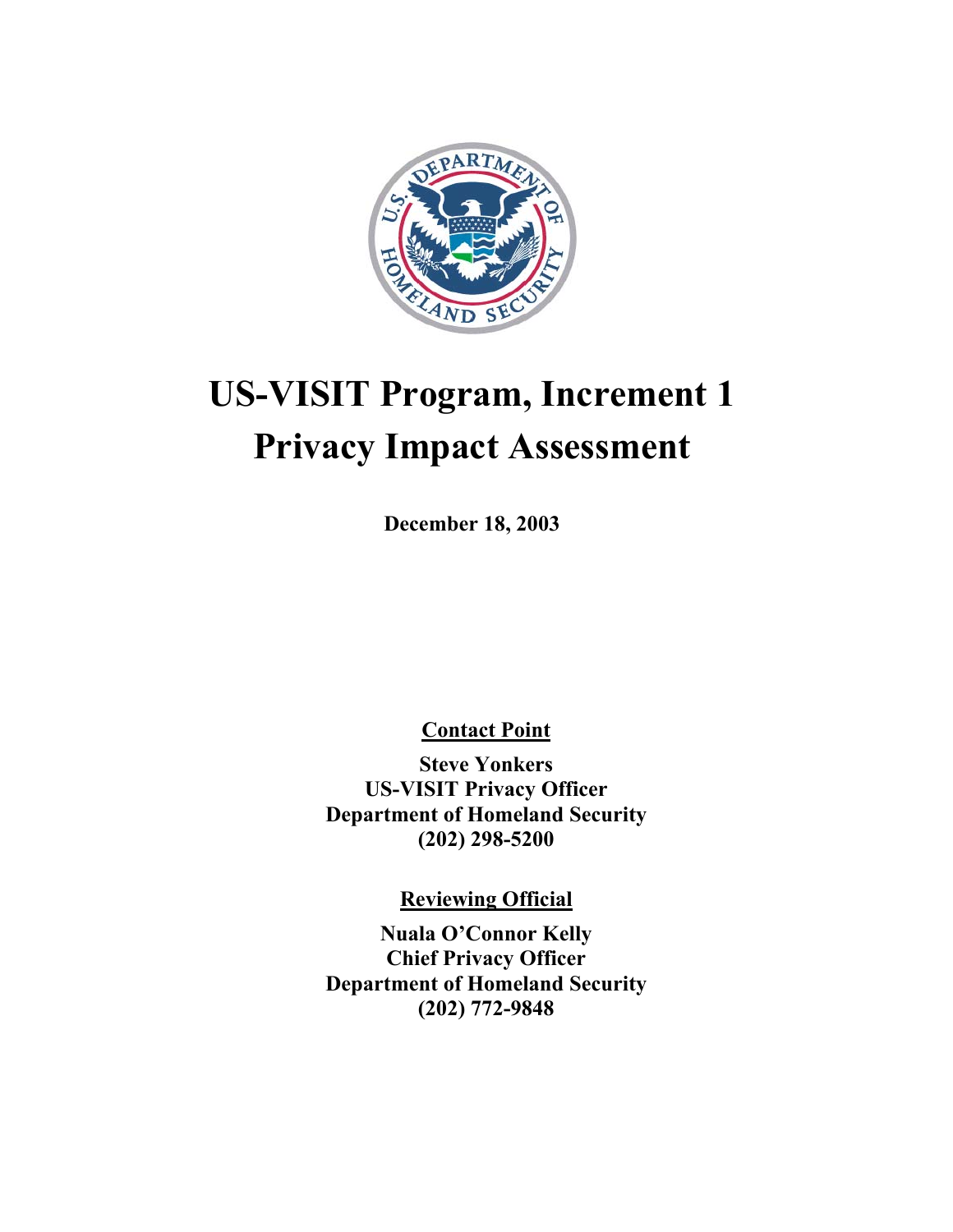# **US-VISIT Program, Increment 1 Privacy Impact Assessment**

# **1. Introduction**

Congress has directed the Executive Branch to establish an integrated entry and exit data system to accomplish the following goals<sup>1</sup>:

- 1. Record the entry into and exit out of the United States of covered individuals;
- 2. Verify the identity of covered individuals; and
- 3. Confirm compliance by visitors with the terms of their admission into the United States.

The Department of Homeland Security (DHS) proposes to comply with this congressional mandate by establishing the United States Visitor and Immigration Status Indicator Technology (US-VISIT) program. The first phase of US-VISIT, referred to as Increment 1, will capture entry and exit information about non-immigrant visitors whose records are not subject to the Privacy Act. Rather than establishing a new information system, DHS will integrate and enhance the capabilities of existing systems to capture this data. In an effort to make the program transparent, as well as to address any privacy concerns that may arise as a result of the program, DHS's Chief Privacy Officer has directed that this PIA be performed in accordance with the guidance issued by OMB on September 26, 2003. As US-VISIT is further developed and deployed, this PIA will be updated to reflect future increments.

# **2. System Overview**

 $\overline{a}$ 

#### • **What information is to be collected**

Increment 1 will fully detail coverage of the program. Individuals subject to the data collection requirements and processes of Increment 1 of the US-VISIT program ("covered individuals") are nonimmigrant visa holders traveling through air and sea ports. The DHS regulations and related Federal Register notice for US-VISIT

The information to be collected from these individuals includes complete name, date of birth, gender, country of citizenship, passport number and country of issuance, country of residence, travel document type (e.g., visa), number, date and country of issuance, complete U.S. address, arrival and departure information, and for the first time, a photograph, and fingerprints. US-VISIT will capture and store this information from existing systems that already record it or are being modified to allow for its collection.

 Immigration and Naturalization Service Data Management Improvement Act of 2000 (DMIA) Public Law <sup>1</sup> Congress enacted several statutory provisions concerning an entry exit program, including provisions in: The 106-215; The Visa Waiver Permanent Program Act of 2000 (VWPPA); Public Law 106-396; The U.S.A. PATRIOT Act, Public Law 107-56; and The Enhanced Border Security and Visa Entry Reform Act ("Border Security Act"), Public Law 107-173.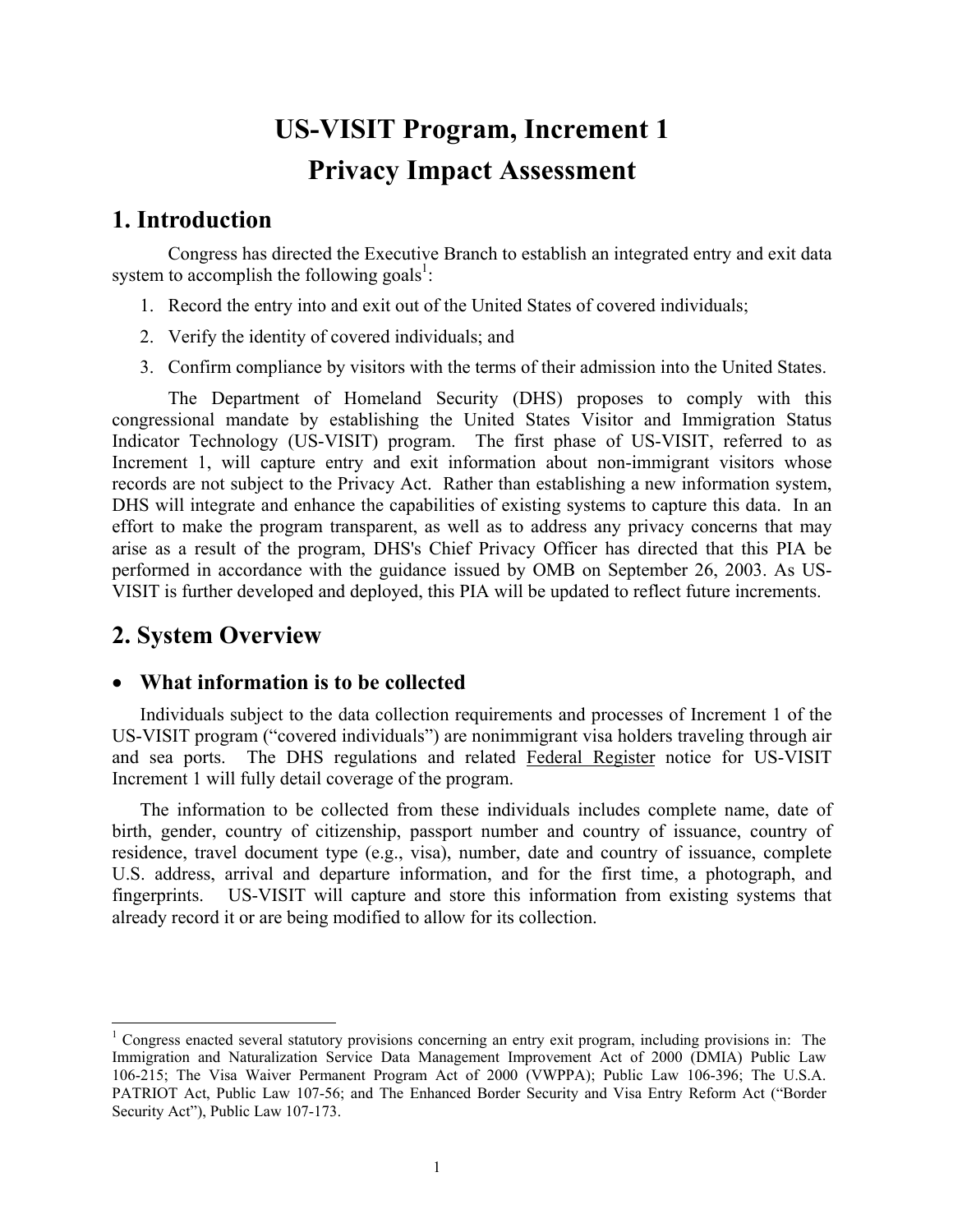#### • **Why the information is being collected**

In numerous statutes, Congress has indicated that an entry exit program must be put in place to verify the identity of covered individuals who enter or leave the United States. In keeping with this expression of congressional intent and in furtherance of the mission of the Department of Homeland Security, the purposes of US-VISIT are to identify individuals who may pose a threat to the security of the United States, who may have violated the terms of their admission to the United States, or who may be wanted for the commission of a crime in the U.S. or elsewhere, while at the same time facilitating legitimate travel.

### • **What opportunities individuals will have to decline to provide information or to consent to particular uses of the information and how individuals grant consent**

 concerns about the program. The admission into the United States of an individual subject to US-VISIT requirements will be contingent upon submission of the information required by US-VISIT, including biometric identifiers. A covered individual who declines to provide biometrics is inadmissible to the United States, unless a discretionary waiver is granted under section 212(d)(3) of the Immigration and Nationality Act. Such an individual may withdraw his or her application for admission, or be subject to removal proceedings. US-VISIT has its own privacy officer, however, to ensure that the privacy of all visitors is respected and to respond to individual concerns which may be raised about the collection of the required information. Further, the DHS Chief Privacy Officer will exercise comprehensive oversight of all phases of the program to ensure that privacy concerns are respected throughout implementation. The DHS Chief Privacy Officer will also serve as the review authority for all individual complaints and

# **3. Increment 1 System Architecture**

US-VISIT Increment 1 will accomplish its goals primarily through the integration and modification of the capabilities of three existing systems:

- 1. The Arrival and Departure Information System (ADIS)
- 2. The Passenger Processing Component of the Treasury Enforcement Communications System  $(TECS)^2$
- 3. Automated Biometric Identification System (IDENT)

US-VISIT Increment 1 will also involve modification and extension of client software on Port of Entry (POE) workstations and the development of departure kiosks.

The changes to these systems include:

 $\overline{a}$ 

 $2$  As indicated in the US-VISIT Increment 1 Functional Requirements Document (FRD), the Passenger Processing Component of TECS consists of two systems, where "system" is used in the sense of the E-Government Act, title 44, Chapter 35, section 3502 of US Code; i.e., "a discrete set of information resources organized for the collection, processing, maintenance, use, sharing, dissemination, or disposition of information." The two systems, and the process relevant to US-VISIT Increment 1 that they support, are (1) Interagency Border Inspection System (IBIS), supporting the lookout process and providing interfaces with the Interpol and National Crime Information Center (NCIC) databases; and (2) Advance Passenger Information System (APIS), supporting the entry process by receiving airline passenger manifest information.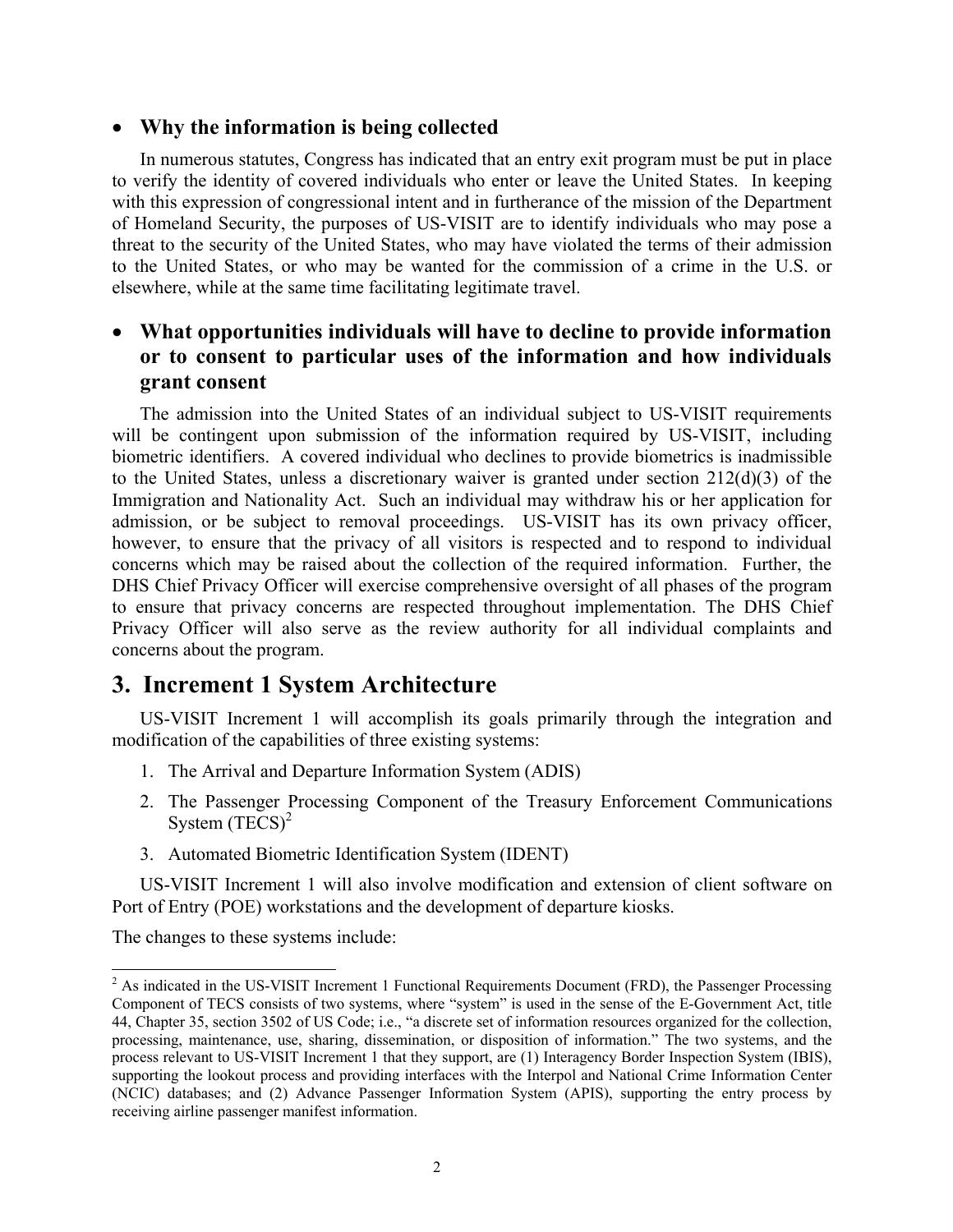- 1. Modifications of TECS to give immigration inspectors the ability to display nonimmigrant-visa (NIV) data.
- 2. Modifications to the ADIS database to accommodate additional data fields, to interface with other systems, and to generate various types of reports based on the stored data.
- 3. Modifications to the IDENT database to capture biometrics at the primary port of entry (POE) and to facilitate identity verification.
- 4. Establishment of interfaces to facilitate the transfer of biometric information from IDENT to ADIS and from ADIS to TECS.
- 5. Establishment of other interfaces to facilitate transfer of changes in the status of individuals from two other data bases—the Student and Exchange Visitor Information System (SEVIS) and the Computer Linked Application Information Management System (CLAIMS 3) to ADIS.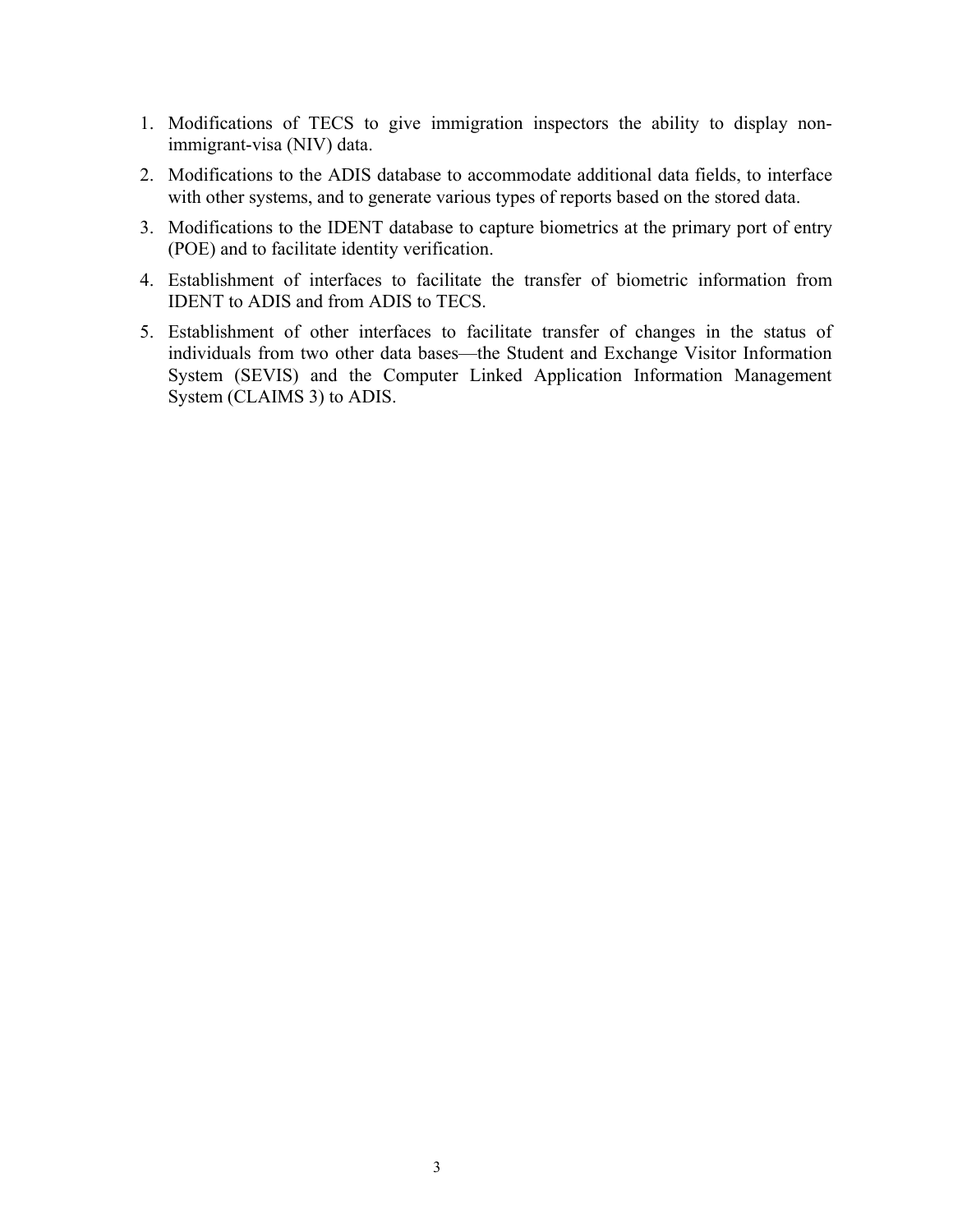Figure 1 presents data flows in the context of the high-level system architecture. Source: US-VISIT Increment 1 Functional Requirements Document

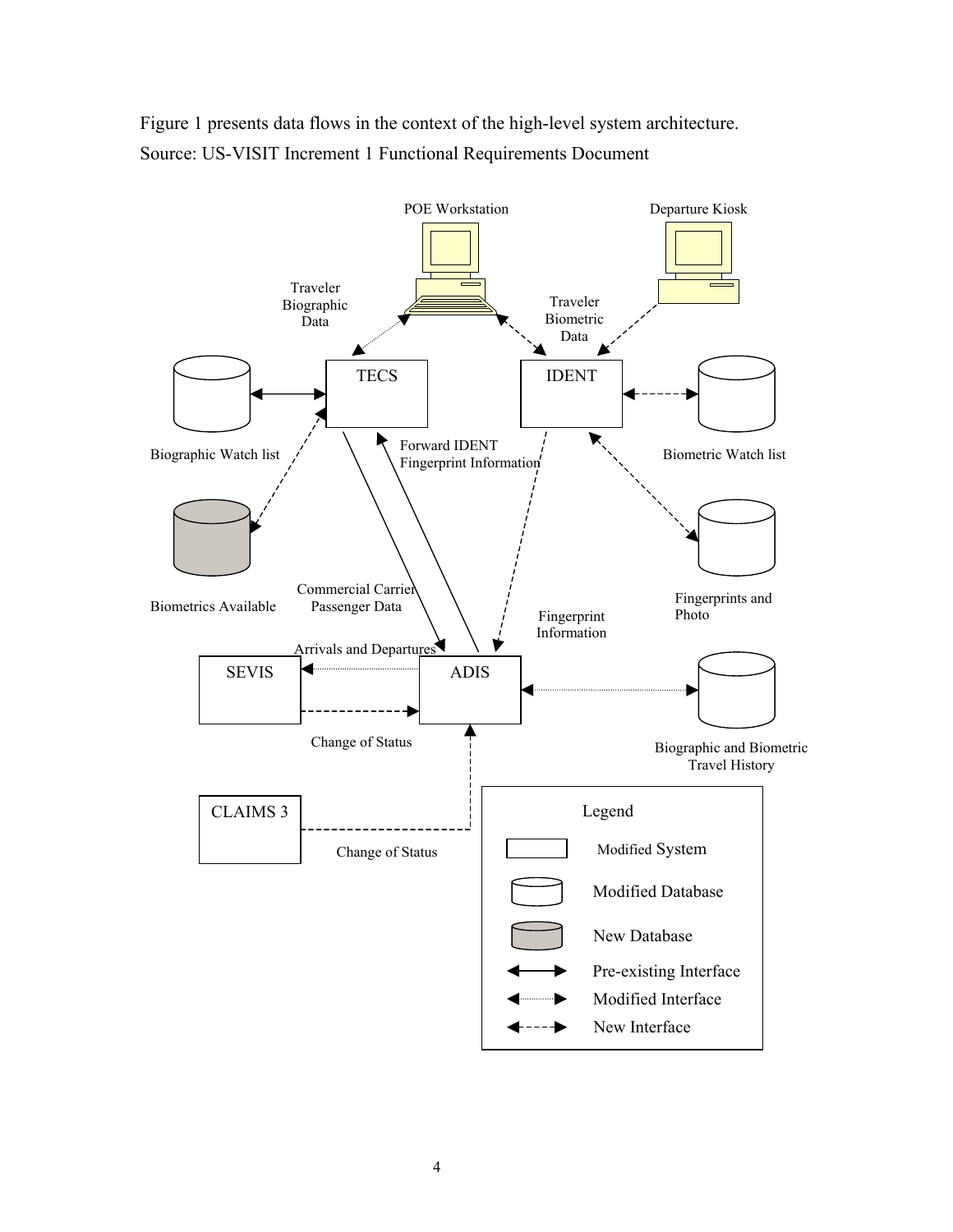#### • **Intended use of the information**

DHS intends to use the information collected and maintained by US-VISIT Increment 1 to carry out its national security, law enforcement, immigration control, and other functions. Through the enhancement and integration of existing database systems, DHS will be able to ensure the entry of legitimate visitors, identify, investigate, apprehend and/or remove aliens unlawfully entering or present in the United States beyond the lawful limitations of their visit, and prevent the entry of inadmissible aliens. US-VISIT thus will enable DHS to protect U.S. borders and national security by maintaining improved immigration control. US-VISIT will also help prevent aliens from obtaining benefits to which they are not entitled.

### **4. Maintenance and Administrative Controls on Access to the Data**

#### • **With whom the information will be shared**

The personal information collected and maintained by US-VISIT Increment 1 will be accessed principally by employees of DHS components—Customs and Border Protection, Immigration and Customs Enforcement, Citizenship and Immigration Services, and the Transportation Security Administration–and by consular officers of the Department of State. Additionally, the information may be shared with other law enforcement agencies at the federal, state, local, foreign, or tribal level, who, in accordance with their responsibilities, are lawfully engaged in collecting law enforcement intelligence information (whether civil or criminal) and/or investigating, prosecuting, enforcing, or implementing civil and/or criminal laws, related rules, regulations, or orders. The system of records notices for the existing systems on which US-VISIT draws provide notice as to the conditions of disclosure and routine uses for the information collected by US-VISIT, provided that any disclosure is compatible with the purpose for which the information was collected.

US-VISIT transactions will have a unique identifier to differentiate them from other IDENT transactions. This will allow for improved oversight and audit capabilities to ensure that the data are being handled consistent with all applicable federal laws and regulations regarding privacy and data integrity.

#### • **How the information will be secured**

The US-VISIT program will secure information and the systems on which that information resides, by complying with the requirements of the DHS IT Security Program Handbook. This handbook establishes a comprehensive program, consistent with federal law and policy, to provide complete information security, including directives on roles and responsibilities, management policies, operational policies, and application rules, which will be applied to component systems, communications between component systems, and at interfaces between component systems and external systems.

One aspect of the DHS comprehensive program to provide information security involves the establishment of rules of behavior for each major application, including US-VISIT. These rules of behavior require users to be adequately trained regarding the security of their systems. These rules also require a periodic assessment of technical, administrative and managerial controls to enhance data integrity and accountability. System users must sign statements acknowledging that they have been trained and understand the security aspects of their systems. In addition, the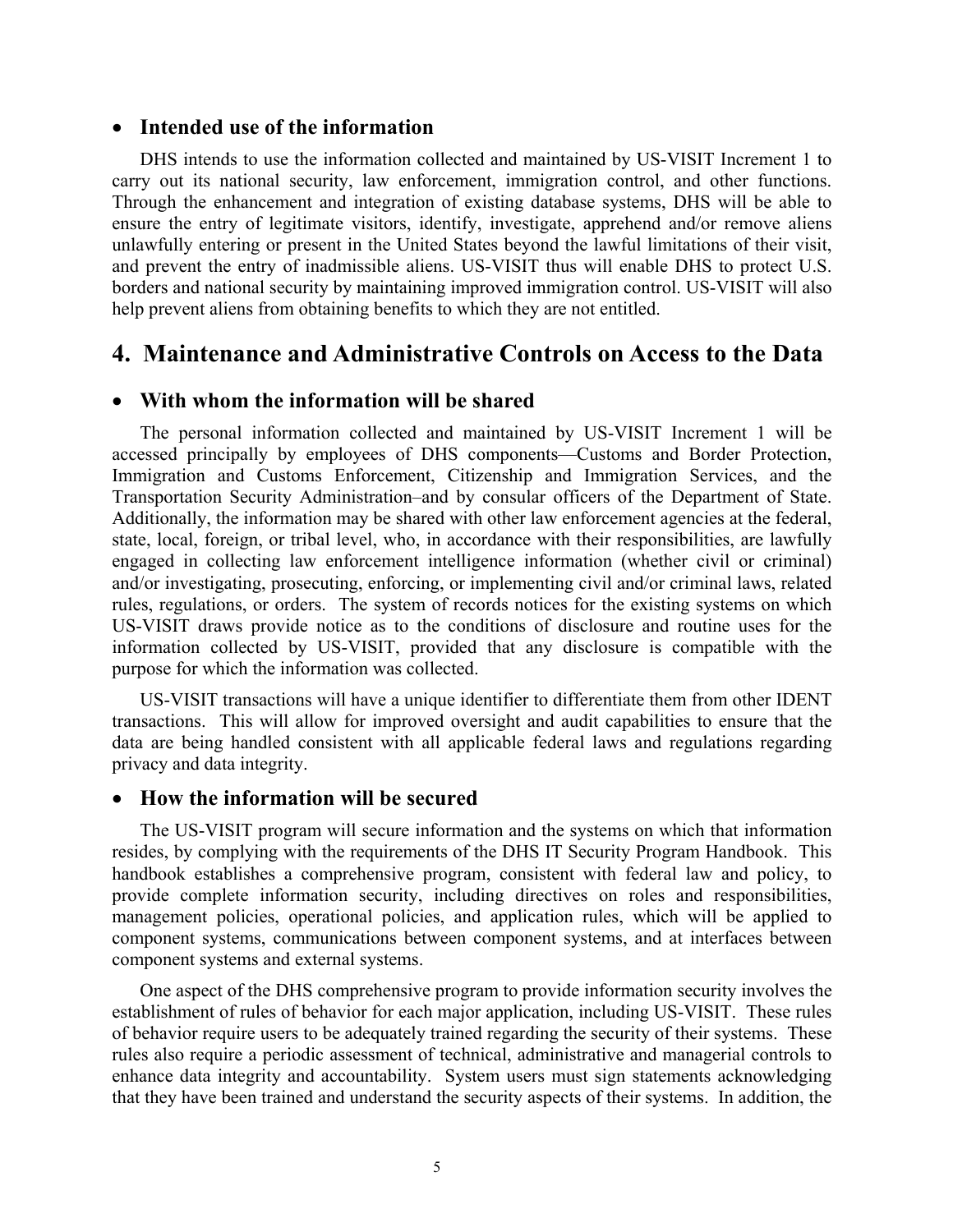draws will be applied to the program, adding an additional layer of security protection. rules of behavior already in effect for each of the component systems on which US-VISIT

The table below provides detail on the various measures employed to address potential security threats to US-VISIT Increment 1.

| <b>Nature of Threat</b>                                                                                          | Architectural<br><b>Placement</b>                      | Safeguard                                                           | Mechanism                                                                                                                                                                                                       |
|------------------------------------------------------------------------------------------------------------------|--------------------------------------------------------|---------------------------------------------------------------------|-----------------------------------------------------------------------------------------------------------------------------------------------------------------------------------------------------------------|
| Intentional physical<br>threats from<br>unauthorized<br>external entities                                        | <b>ADIS</b>                                            | Physical protection                                                 | The ADIS database and application is<br>maintained at a Department of Justice Data<br>Center. Physical controls of that facility<br>(e.g., guards, locks) apply and prevent entrée<br>by unauthorized entities. |
| Intentional physical<br>threats from<br>unauthorized<br>external entities                                        | Passenger<br>Processing<br>Component of<br><b>TECS</b> | Physical protection                                                 | The Passenger Processing Component of<br>TECS is maintained on a mainframe by<br>CBP. Physical controls of the TECS facility<br>(e.g., guards, locks) apply and prevent entrée<br>by unauthorized entities.     |
| Intentional physical<br>threats from<br>external entities                                                        | <b>IDENT</b>                                           | Physical protection                                                 | <b>IDENT</b> is maintained on an IBM cluster.<br>Physical controls of the facility (e.g., guards,<br>locks) apply and prevent entrée by<br>unauthorized entities.                                               |
| Intentional physical<br>threats from<br>external entities                                                        | POE<br>Workstation                                     | Physical protection                                                 | Physical controls will be specific to each<br>POE.                                                                                                                                                              |
| Intentional and<br>unintentional<br>electronic threats<br>from authorized<br>(internal and<br>external) entities | System-wide                                            | Technical protection:<br>Identification and<br>authentication (I&A) | User identifier and password, managed by<br>the Password Issuance Control System<br>(PICS).                                                                                                                     |

**Security Threats and Mitigation Methods Detailed** 

# **5. Information Life Cycle and Privacy Impacts**

The following analysis is structured according to the information life cycle. For each lifecycle stage—collection, use and disclosure, processing, and retention and destruction—key issues are assessed, privacy risks identified, and mitigation measures discussed. Risks are related to fair information principles—notice/awareness, choice/consent, access/participation, integrity/security, and enforcement/redress—that form the basis of many statutes and codes.

#### • **Collection**

US-VISIT Increment 1 collects only the personal information necessary for its purposes. While Increment 1 does not constitute a new system of records, it does expand the types of data held in its component systems to include biometric identifiers. By definition this creates a general privacy risk. This risk is mitigated, however, by establishment of a privacy policy supported and enforced by a comprehensive privacy program. This program includes a separate Privacy Officer for US-VISIT, mandatory privacy training for system operators, and appropriate safeguards for data handling.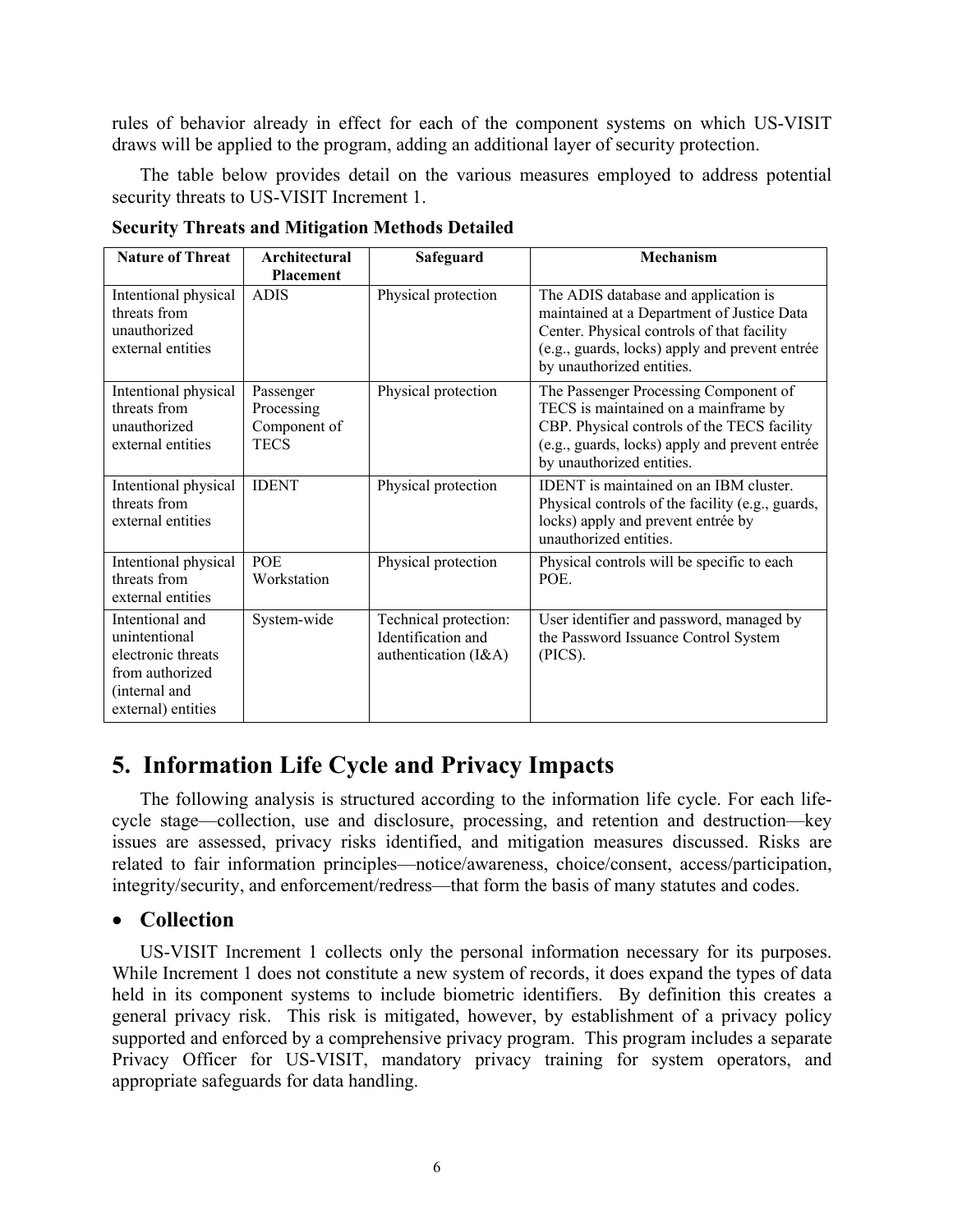#### • **Use and Disclosure**

The IDENT and TECS systems collect data that are used for purposes other than US-VISIT. As a result, data collected for US-VISIT through these systems may become available for another functionality embodied in these component systems. This presents a potential notice risk: will the data be used for a purpose consistent with US-VISIT? This risk is mitigated in several ways. First, US-VISIT isolates US-VISIT data from non US-VISIT data on component systems, and users will be subject to specific privacy and security training for this data. Second, the IDENT and TECS systems already have their own published SORNS, which explain the uses to which the data they collect will be put, for US-VISIT as well as non-US-VISIT purposes. This, too, mitigates the notice risk. Third, Memoranda of Understanding and of Agreement are being negotiated with third parties (including other agencies) that will address protection and use of US-VISIT data, again to mitigate this notice risk.

#### • **Processing**

Data exchange, which will take place over an encrypted network between US-VISIT Increment 1 component systems and/or applications is limited, and confined only to those that are functionally necessary. Although much of the personal information going into ADIS from SEVIS and CLAIMS 3 is duplicative of data entering ADIS from TECS, this duplication is to ensure that changes in status received from SEVIS or CLAIMS 3 are associated with the correct individual, even in cases of data element mismatches (i.e., differing values for the same data element received from different sources). This mitigates the data integrity risk. A failure to match generates an exception report that prompts action to resolve the issue. This also mitigates integrity risk by guarding against incorrect enforcement actions resulting from lost immigration status changes. (The data flows from SEVIS and CLAIMS 3 principally support changes in status.)

On the other hand, if a match is made, but there are some data element mismatches, no report is generated identifying the relevant records and data elements (one or more of which must have inaccurate or improper values) and no corrective action is taken. This is due to the resources that would be required to investigate all such events. This integrity risk again creates a possibility of incorrect enforcement actions if the match was made in error as a result of the data element mismatches. However, this aspect of the integrity risk is mitigated by subjecting all status changes that would result in enforcement actions to manual analysis and verification. A quality assurance process will also be used to identify any problem trends in the matching process.

#### • **Retention and Destruction**

The policies of individual component systems, as stated in their SORNs, govern the retention of personal information collected by US-VISIT. Because the component systems were created at different times for different purposes, there are inconsistencies across the SORNs with respect to data retention policies. There is also some duplication in the types of data collected by each system. These inconsistencies and duplication result in some heightened degree of risk with respect to integrity/security of the data, and to access and redress principles, because personal information could persist on one or more component systems beyond its period of use or disappear from one or more component systems while still in use. These risks are mitigated, however, by having a Privacy Officer for US-VISIT to handle specific issues that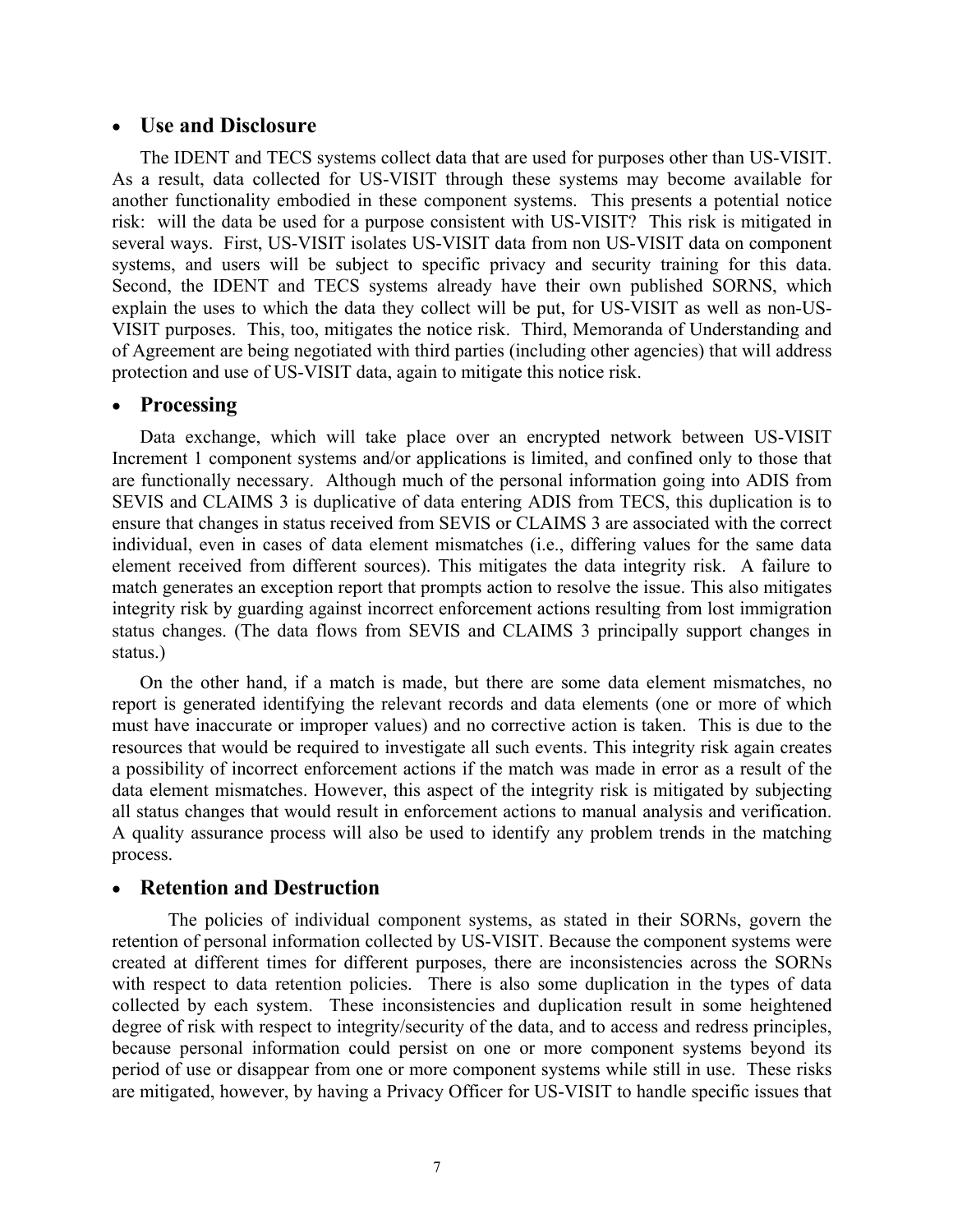may arise, by providing review of the Privacy Officer's decision by the DHS Chief Privacy Officer, and, to the extent permitted by existing law, regulations, and policy, by allowing covered individuals access to their information and permitting them to challenge its completeness. Additionally, as an overarching mechanism to ensure appropriate privacy protections, US-VISIT operators will conduct periodic strategic reviews of the data to ensure that what is collected is limited to that which is necessary for US-VISIT purposes,

US-VISIT Increment 1 will store fingerprint images, both in the IDENT database and transiently on the some POE workstations and departure kiosks. These images are, of course, sensitive, and their storage could present a security as well as a privacy risk. Because retention of fingerprint images is functionally necessary so that manual comparison of fingerprints can be performed to verify biometric watch list matches, appropriate mitigation strategies will be utilized, including encryption on the departure kiosks and physical and logical access controls on the POE workstations and on the IDENT system.

The chart below shows, in tabular form, the privacy risks associated with US-VISIT, Increment One, and the mitigation efforts that will address these risks.

| <b>Type of Threat</b>                      | <b>Description of Threat</b>                                                                                                                                                                                                                                                                                                                            | <b>Type of Measures to Counter/Mitigate</b><br><b>Threat</b>                                                                                                                                                                                                                                                                   |
|--------------------------------------------|---------------------------------------------------------------------------------------------------------------------------------------------------------------------------------------------------------------------------------------------------------------------------------------------------------------------------------------------------------|--------------------------------------------------------------------------------------------------------------------------------------------------------------------------------------------------------------------------------------------------------------------------------------------------------------------------------|
| Unintentional threats<br>from insiders $3$ | Unintentional threats include flaws in<br>privacy policy definition; mistakes in<br>information system design, development,<br>integration, configuration, and operation;<br>and errors made by custodians (i.e.,<br>personnel of organizations with custody<br>of the information). These threats can be<br>physical (e.g., leaving documents in plain | These threats are addressed by (a)<br>developing a privacy policy consistent<br>with Fair Information Practices, laws,<br>regulations, and OMB guidance; (b)<br>defining appropriate functional and<br>interface requirements; developing,<br>integrating, and configuring the system<br>in accordance with those requirements |
|                                            | view) or electronic in nature. These<br>threats can result in insiders being<br>granted access to information for which<br>they are not authorized or not consistent<br>with their responsibilities.                                                                                                                                                    | and best security practices; and testing<br>and validating the system against those<br>requirements; and (c) providing clear<br>operating instructions and training to<br>users and system administrators.                                                                                                                     |
| Intentional threat from<br>insiders        | Threat actions can be characterized as<br>improper use of authorized capabilities<br>(e.g., browsing, removing information<br>from trash) and circumvention of<br>controls to take unauthorized actions<br>(e.g., removing data from a workstation<br>that has been not been shut off).                                                                 | These threats are addressed by a<br>combination of technical safeguards<br>(e.g., access control, auditing, and<br>anomaly detection) and administrative<br>safeguards (e.g., procedures, training).                                                                                                                           |

|  |  |  | <b>Privacy Threats and Mitigation Methods Detailed</b> |
|--|--|--|--------------------------------------------------------|
|  |  |  |                                                        |

l

 $3$  Here, the term "insider" is intended to include individuals acting under the authority of the system owner or program manager. These include users, system administrators, maintenance personnel, and others authorized for physical access to system components.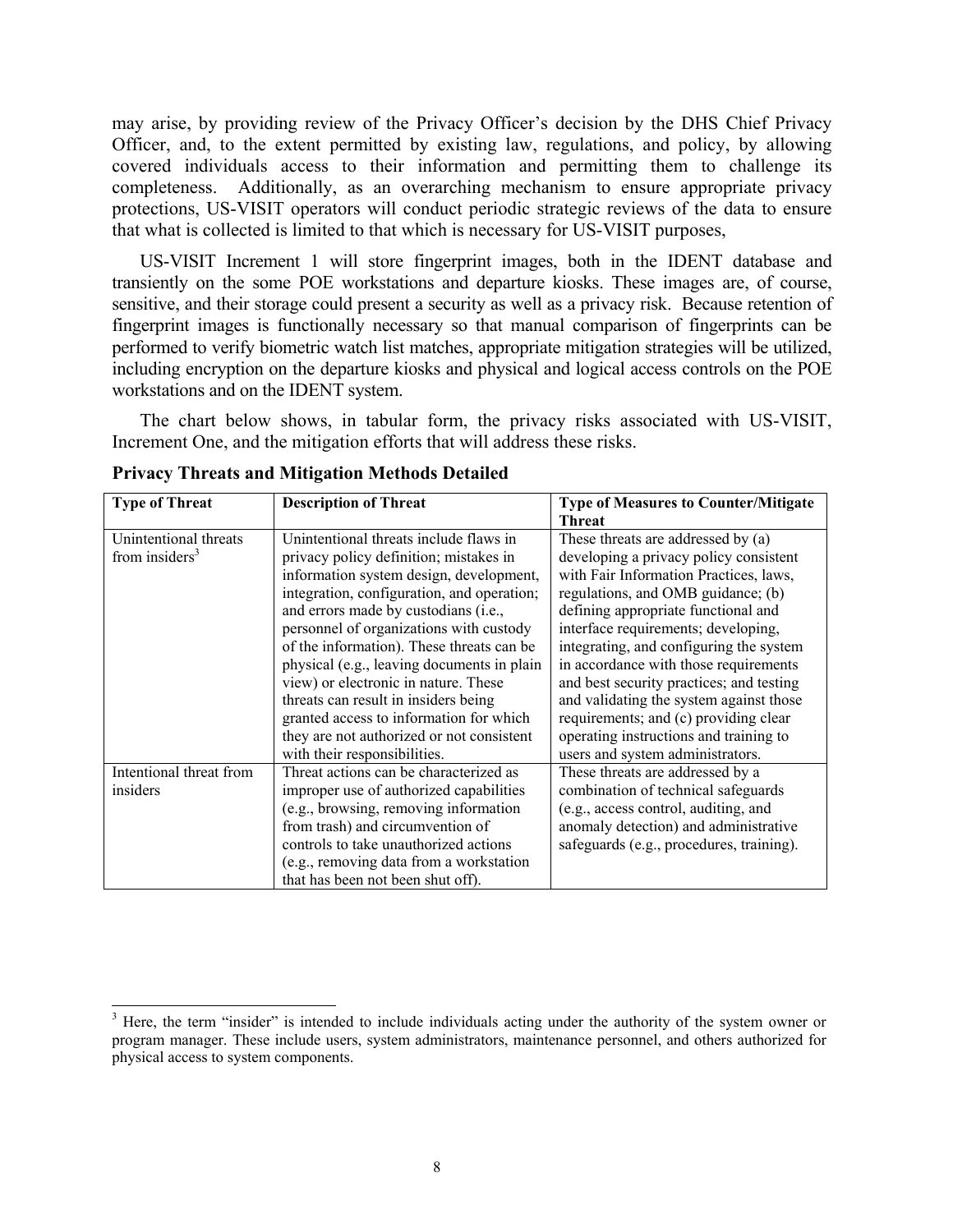| Intentional and                | Intentional:                               | These threats are addressed by technical  |
|--------------------------------|--------------------------------------------|-------------------------------------------|
| unintentional threats          | Threat actions can be characterized        | safeguards (in particular, boundary       |
| from authorized                | as improper use of authorized              | controls such as firewalls) and           |
| external entities <sup>4</sup> | capabilities (e.g., misuse of              | administrative safeguards in the form of  |
|                                | information provided by US-VISIT)          | routine use agreements which require      |
|                                | and circumvention of controls to           | external entities (a) to conform with the |
|                                | take unauthorized actions (e.g.,           | rules of behavior and (b) to provide      |
|                                | unauthorized access to systems).           | safeguards consistent with, or more       |
|                                | Unintentional:                             | stringent than, those of the system or    |
|                                | Flaws in privacy policy definition;        | program.                                  |
|                                | mistakes in information system             |                                           |
|                                | design, development, integration,          |                                           |
|                                | configuration, and operation; and          |                                           |
|                                | errors made by custodians                  |                                           |
| Intentional threats from       | Threat actions can be characterized by     | These threats are addressed by physical   |
| external unauthorized          | mechanism: physical attack (e.g., theft of | safeguards, boundary controls at external |
| entities                       | equipment), electronic attack (e.g.,       | interfaces, technical safeguards (e.g.,   |
|                                | hacking, interception of                   | identification and authentication,        |
|                                | communications), and personnel attack      | encrypted communications), and clear      |
|                                | (e.g., social engineering).                | operating instructions and training for   |
|                                |                                            | users and system administrators.          |

# **6. Summary and Conclusions**

Legislation both before and after the events of September 11, 2001 led to the development of the US-VISIT Program. The program is based on Congressional concerns with visa overstays, the number of illegal foreign nationals in the country, and overall border security issues. Requirements for the program, including the implementation of an integrated and interoperable border and immigration management system, are embedded in various provisions of The Immigration and Naturalization Service Data Management Improvement Act of 2000 (DMIA) Public Law 106-215; The Visa Waiver Permanent Program Act of 2000 (VWPPA); Public Law 106-396; The U.S.A. PATRIOT Act, Public Law 107-56; and The Enhanced Border Security and Visa Entry Reform Act ("Border Security Act"), Public Law 107-173. As a result, many of the characteristics of US-VISIT were pre-determined. These characteristics include:

- Use of a National Institute of Standards and Technology (NIST) biometric standard for identifying foreign nationals;
- Use of biometric identifiers in travel and entry documents issued to foreign nationals, including the ability to read such documents at U.S. ports of entry;
- Integration of arrival/departure data on foreign nationals, including commercial carrier passenger manifests; and
- Integration with other law enforcement and security systems.

<sup>&</sup>lt;sup>4</sup> These include individuals and systems which are not under the authority of the system owner or program manager, but are authorized to receive information from, provide information to, or interface electronically with the system.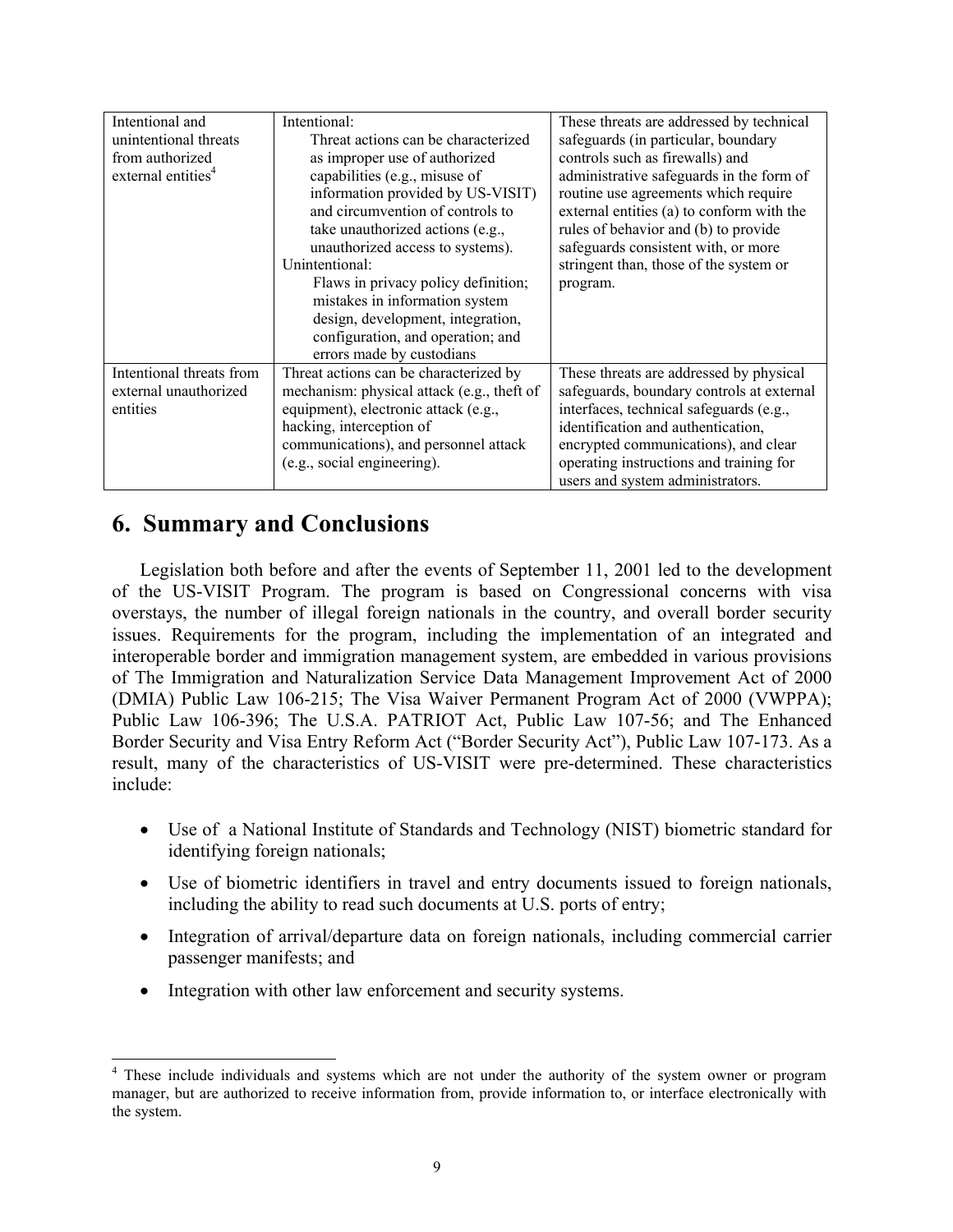These and other requirements substantially constrained the high-level design choices available to the US-VISIT Program. A major choice for the program concerned whether to develop an entirely or largely new system or to build upon existing systems. Given the legislatively imposed deadline of December 31, 2003 for establishing an initial operating capability, along with the various integration requirements, the program opted to leverage existing systems—IDENT, ADIS, and the Passenger Processing Component of TECS.

As a result of this choice for Increment 1, DHS has determined that a new information system would not be created. Nevertheless, in order to effectively and accurately assess the privacy risks of US-VISIT, and because the program represents a new business process, this Privacy Impact Assessment was performed. In the process of conducting this PIA, DHS identified the need to (1) update the SORNs of the ADIS and IDENT systems to accurately reflect US-VISIT requirements and usage, which has been accomplished, and (2) examine the privacy and security aspects of the existing SORNs and implement any additional necessary strategies to ensure the privacy and security of US-VISIT data.

Based on this analysis, it can be concluded that

- Most of the high-level design choices for US-VISIT Increment 1 were statutorily pre-determined;
- US-VISIT Increment 1 creates a pool of individuals whose personal information is at risk; but
- US-VISIT Increment 1 mitigates specific privacy risks; and
- US-VISIT, through its own Privacy Officer and in collaboration with the DHS Chief Privacy Officer, will continue to track, assess, and address privacy issues throughout the life of the US-VISIT program and update this PIA to reflect additional increments of the program.

#### **Contact Point and Reviewing Official**

| <b>Contact Point:</b> | <b>Steve Yonkers</b><br><b>US-VISIT Privacy Officer</b><br>$(202)$ 298-5200 |
|-----------------------|-----------------------------------------------------------------------------|
| Reviewing Official:   | Nuala O'Connor Kelly<br>Chief Privacy Officer, DHS<br>$(202)$ 772-9848      |

#### **Comments**

We welcome your comments on this privacy impact assessment. Please write to: Privacy Office, Attn.: US-VISIT PIA, U.S. Department Of Homeland Security, Washington, DC 20528, or email privacy@dhs.gov. Please include US-VISIT PIA in the subject line of the email.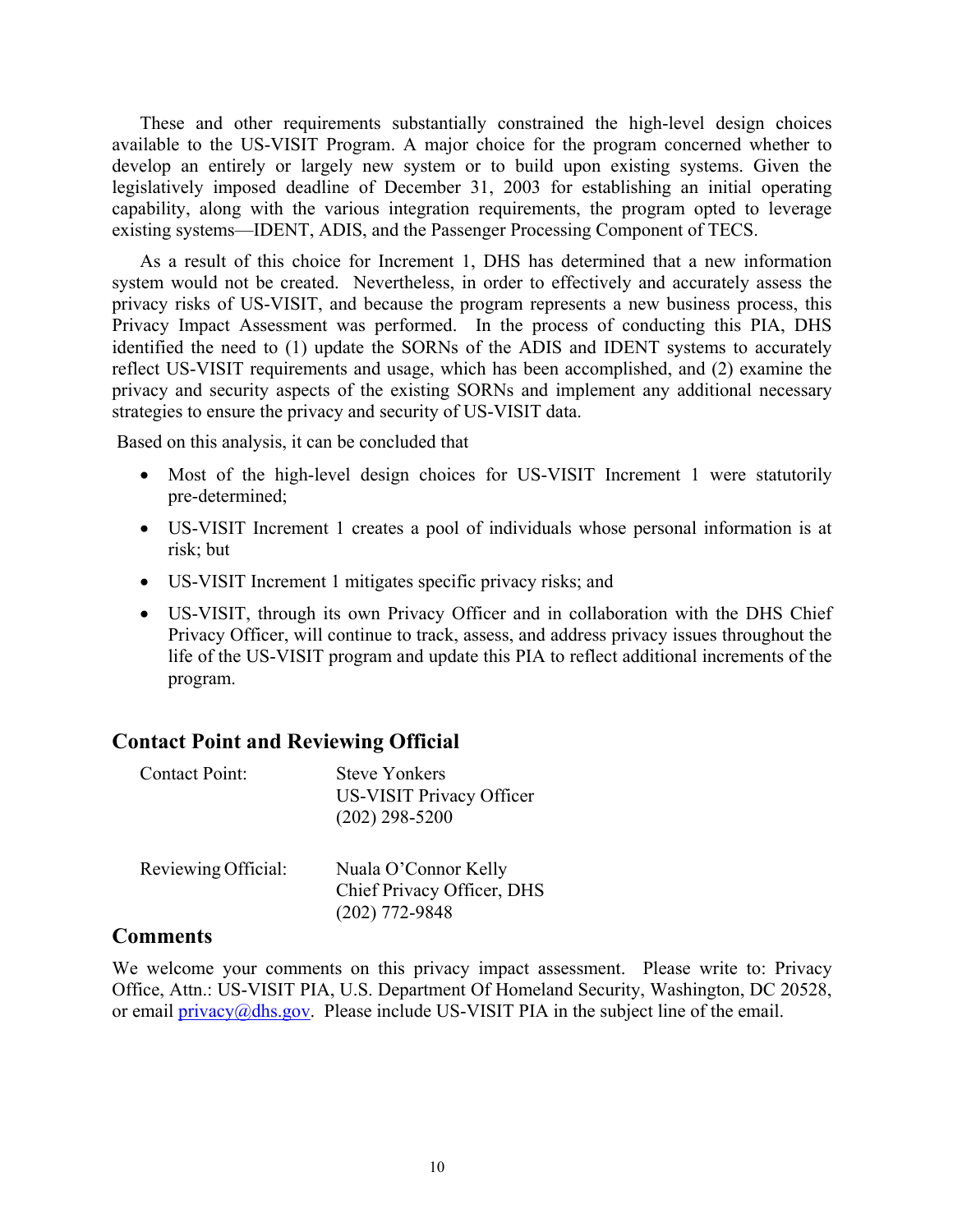# **Appendix**

#### **US-VISIT Program**

#### **Privacy Policy**

#### **What is the purpose of the US-VISIT program?**

The United States Visitor Immigrant Status Indicator Technology (US-VISIT) is a United States Department of Homeland Security (DHS) program that enhances the country's entry and exit system. It enables the United States to record the entry into and exit out of the United States of foreign nationals requiring a visa to travel to the U.S., creates a secure travel record, and confirms their compliance with the terms of their admission.

The US-VISIT program's goals are to:

- a. Enhance the security of American citizens, permanent residents, and visitors
- b. Facilitate legitimate travel and trade
- c. Ensure the integrity of the immigration system
- d. Safeguard the personal privacy of visitors

The US-VISIT initiative involves collecting biographic and travel information and biometric identifiers (fingerprints and a digital photograph) from covered individuals to assist border officers in making admissibility decisions. The identity of covered individuals will be verified upon their arrival and departure.

#### **Who is affected by the program?**

Individuals subject to the requirements and processes of the US-VISIT program ("covered individuals") are those who are not U.S. citizens at the time of entry or exit or are U.S. citizens who have not identified themselves as such at the time of entry or exit. Non-U.S. citizens who later become U.S. citizens will no longer be covered by US-VISIT, but the information about them collected by US-VISIT while they were non-citizens will be retained, as will information collected about citizens who did not identify themselves as such.

#### **What information is collected?**

The US-VISIT program collects biographic, travel, travel document, and biometric information (photographs and fingerprints) pertaining to covered individuals. No personally identifiable information is collected other than that which is necessary and relevant for the purposes of the US-VISIT program.

#### **How is the information used?**

The information that US-VISIT collects is used to verify the identity of covered individuals when entering or leaving the U.S. This enables U.S. authorities to more effectively identify covered individuals that: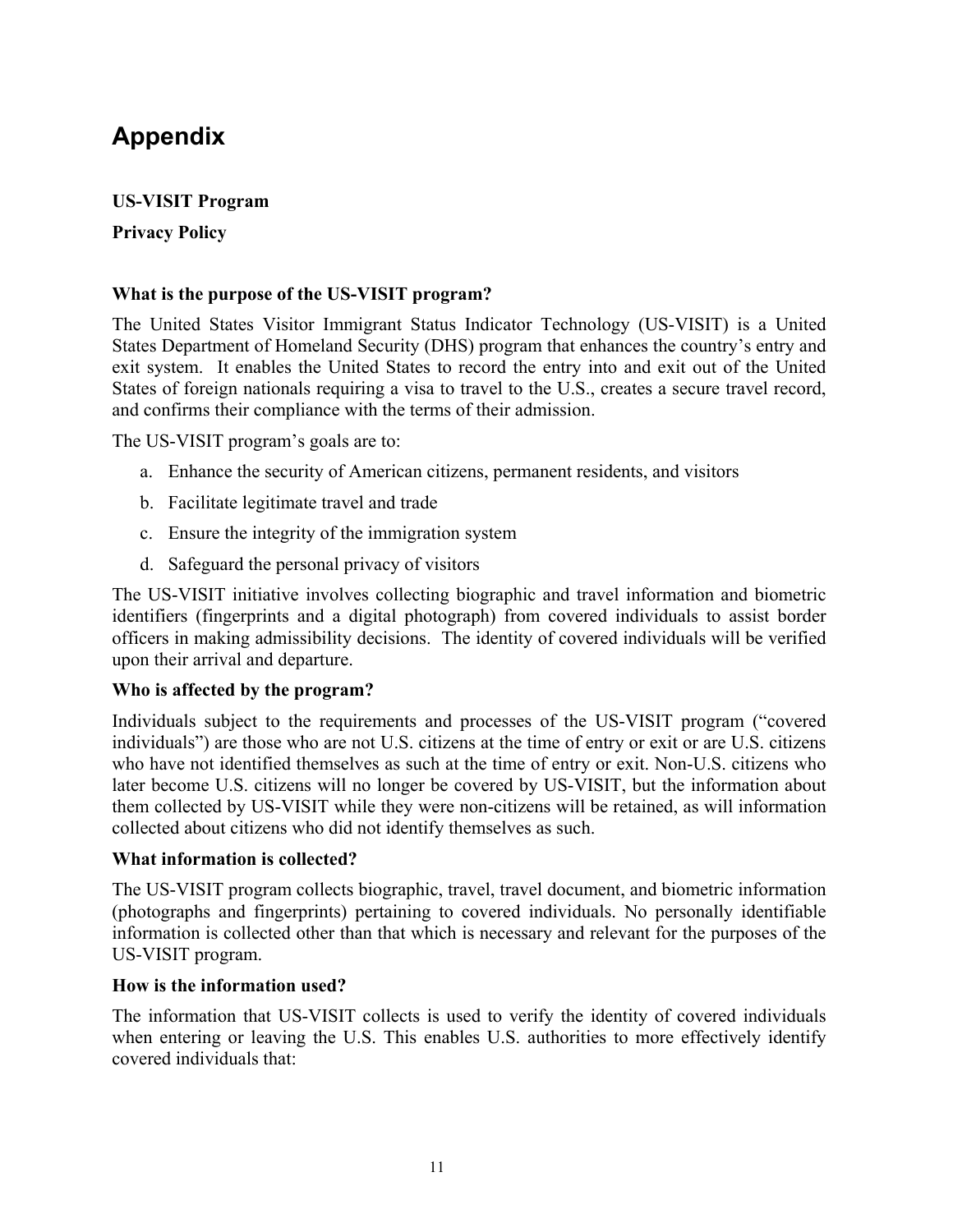- Are known to pose a threat or are suspected of posing a threat to the security of the United States;
- Have violated the terms of their admission to the United States; or
- Are wanted for commission of a criminal act in the United States or elsewhere.

Personal information collected by US-VISIT will be used only for the purposes for which it was collected, unless other uses are specifically authorized or mandated by law.

#### **Who will have access to the information?**

Personal information collected by US-VISIT will be principally accessed by Customs and Border Protection, Immigration and Customs Enforcement, Citizenship and Immigration Services, and Transportation Security Officers of the Department of Homeland Security and Consular Officers of the Department of State. Others to whom this information may be made available include appropriate federal, state, local, or foreign government agencies when needed by these organizations to carry out their law enforcement responsibilities.

#### **How will the information be protected?**

Personal information will be kept secure and confidential and will not be discussed with, nor disclosed to, any person within or outside the US-VISIT program other than as authorized by law and in the performance of official duties. Careful safeguards, including appropriate security controls, will ensure that the data is not used or accessed improperly. In addition, the DHS Chief Privacy Officer will review pertinent aspects of the program to ensure that proper safeguards are in place. Roles and responsibilities of DHS employees, system owners and managers, and third parties who manage or access information in the US-VISIT program include:

#### **1. DHS Employees**

As users of US-VISIT systems and records, DHS employees shall:

- Access records containing personal information only when the information is needed to carry out their official duties.
- Disclose personal information only for legitimate business purposes and in accordance with applicable laws, regulations, and US-VISIT policies and procedures.

#### **2. US-VISIT System Owners/Managers**

System Owners/Managers shall:

- Follow applicable laws, regulations, and US-VISIT program and DHS policies and procedures in the development, implementation, and operation of information systems under their control.
- Conduct a risk assessment to identify privacy risks and determine the appropriate security controls to protect against the risk.
- Ensure that only personal information that is necessary and relevant for legally mandated or authorized purposes is collected.
- Ensure that all business processes that contain personal information have an approved Privacy Impact Assessment. Privacy Impact Assessments will meet appropriate OMB